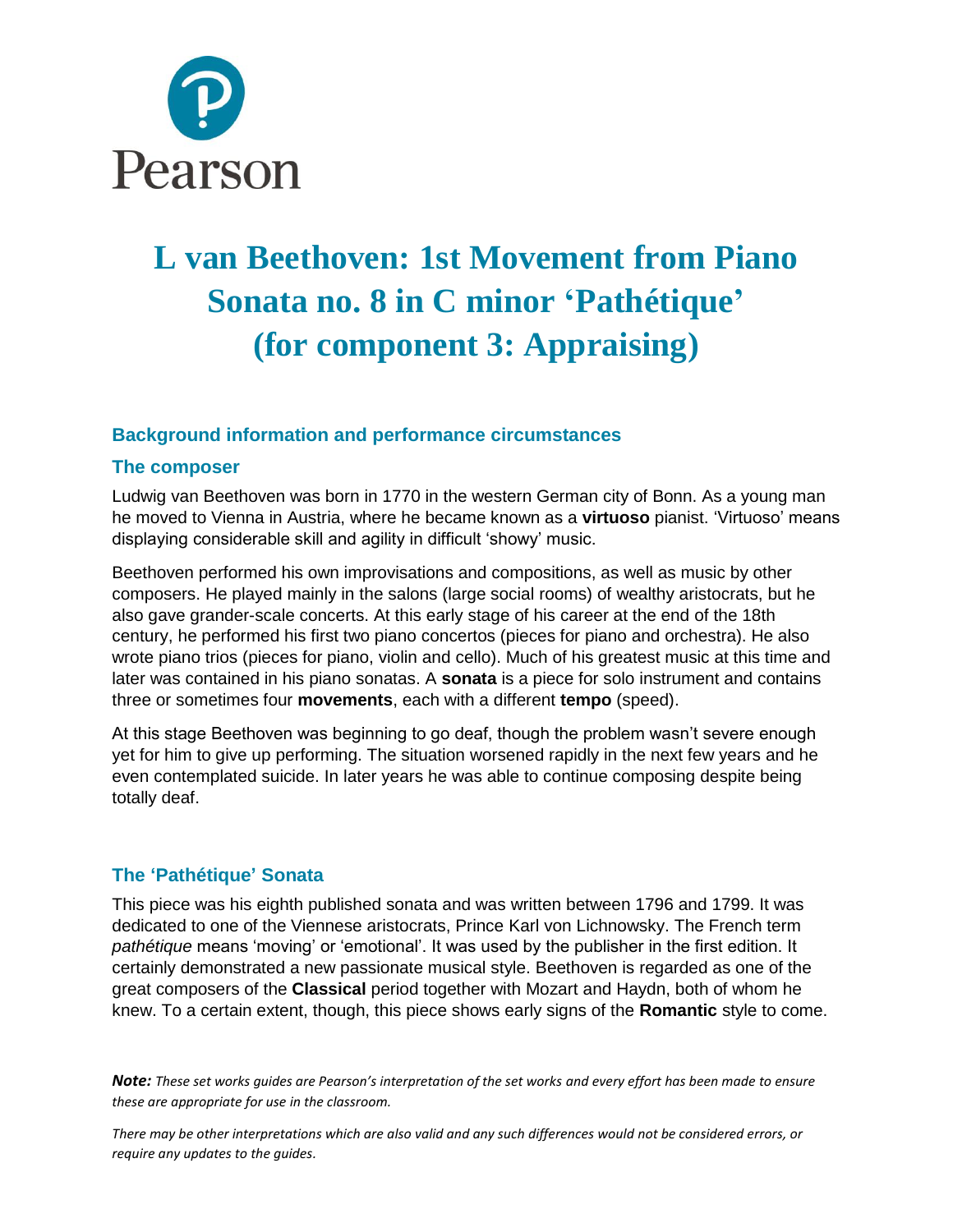Beethoven knew Mozart's sonata in C minor, K 457, which had been written around 15 years earlier, and he would have been influenced by that composition. Beethoven's piece is more revolutionary still in its extreme use of dynamics and unusual structure.

### **The Instrument**

When Beethoven wrote this piece at the end of the 18th century, the piano had almost completely replaced the harpsichord as the keyboard instrument of choice for the home and concert hall. Even so, it was still seen as a recent invention and had only started to be used widely around 20 years earlier. There were frequent new developments in the instrument's power, tone quality and sustaining ability.

At the time the instrument was often known as the **fortepiano**. Whether you call it that or the more modern **pianoforte**, the clue to the popularity of the instrument is in its name. *Piano* is the Italian for 'soft'. *Forte* means 'loud'. It was now possible to play using all kinds of **dynamic** levels just by altering the pressure of the fingers on the keys. On a harpsichord, the mechanical action meant that on basic instruments there was no way of changing the dynamics – it could only be done by having an extra keyboard, or by using a lever or 'coupling' mechanism.

Mozart and Haydn had started to use dynamic markings, but Beethoven was one of the first to make extensive use of all kinds of dynamic possibilities. This sonata has frequent **crescendos**, **diminuendos** and numerous other performance markings.

The **sustaining pedal** was coming into use at the time and was sometimes worked by the knees instead of by the foot. It is important to note that in the original edition of the music there were no pedal markings, although Beethoven would almost certainly have used some kind of sustaining system in his own performances.

#### **Structure**

The first movement is written in **sonata form**, a complex structure used in the first and sometimes last movements of sonatas, symphonies and other works of the **Classical period**. It features an **exposition** section containing the two main **subjects**, the first in the **tonic** (main home key), the second in the **dominant** or other **related key**. A subject is a **theme** (main tune) or group of themes. The exposition is then repeated.

It is followed by a **development** section where the earlier tunes are altered, especially by **modulating** to different keys. Then a **recapitulation** restates the exposition but with both subjects now mainly in the tonic key. Pieces often then end with a rounding-off section called a **coda**.

*Note: These set works guides are Pearson's interpretation of the set works and every effort has been made to ensure these are appropriate for use in the classroom.*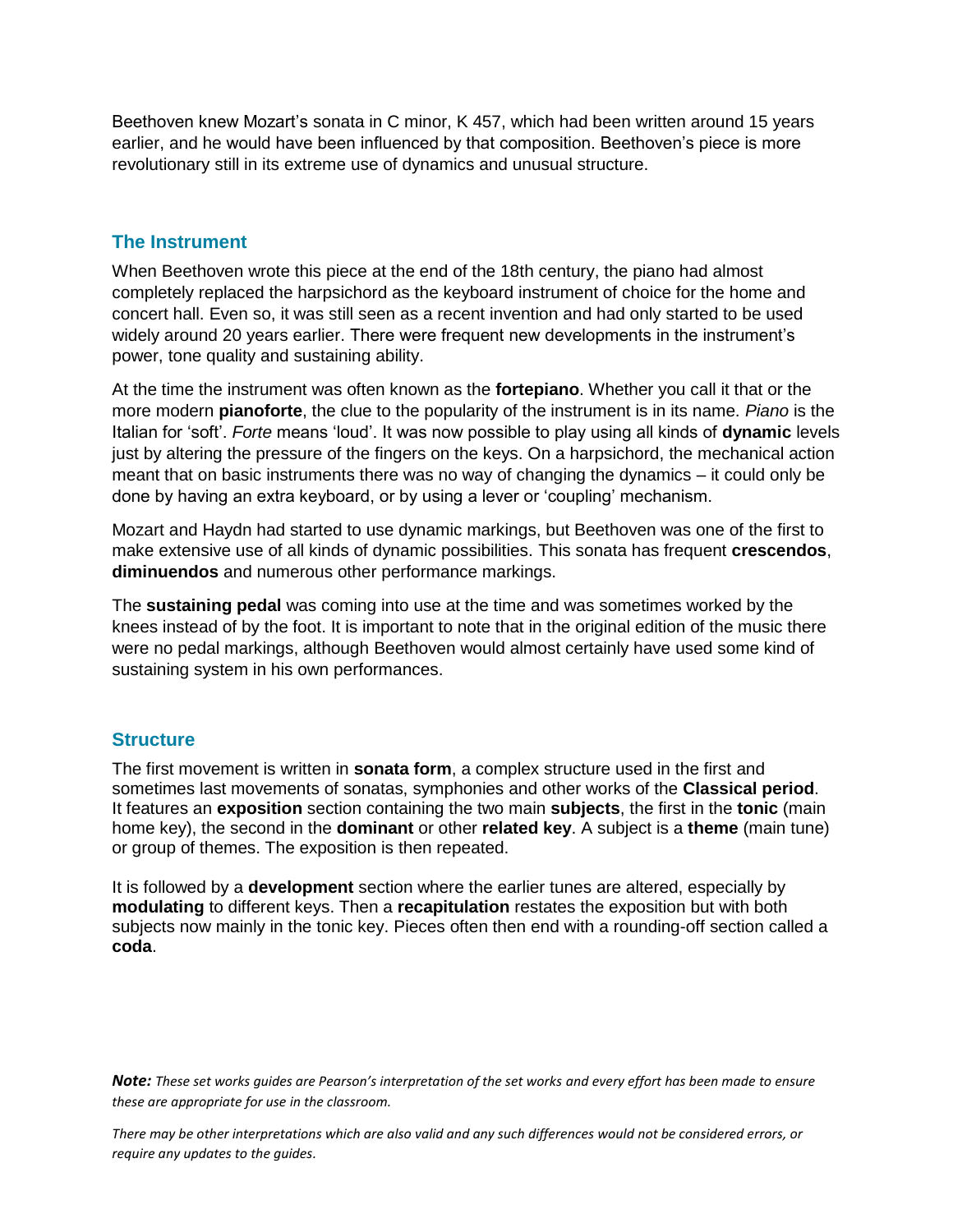| <b>Slow introduction</b>           | Introductions were unusual in piano sonatas, though Haydn's                                                                                                               |
|------------------------------------|---------------------------------------------------------------------------------------------------------------------------------------------------------------------------|
| <b>Bars 1-10</b>                   | symphonies of the time often contained them. The music here is at a                                                                                                       |
|                                    | solemn grave tempo (pronounced 'grahvay') - very slow. There is a                                                                                                         |
|                                    | distinctive six-note motif (short melodic idea) in homophonic texture                                                                                                     |
|                                    | at the start. This motif is used throughout the introduction in different<br>textures and keys. Sometimes the first note is left out, and sometimes                       |
|                                    | the second last note rises to the final note instead of descending.                                                                                                       |
|                                    |                                                                                                                                                                           |
|                                    | The introduction also contains rapid scalic flourishes, and ends with a                                                                                                   |
|                                    | long descending chromatic scale. The music is in the key of C                                                                                                             |
|                                    | minor, modulating briefly to the relative major key of $E \, \flat$ .                                                                                                     |
|                                    | There is constant dynamic contrast here and in the rest of the piece,                                                                                                     |
|                                    | with frequent use of <b>fortepiano</b> (loud, then immediately soft) and                                                                                                  |
|                                    | sforzando (sudden loud accent on an individual note or chord).                                                                                                            |
| <b>Exposition</b>                  | The exposition is marked Allegro di molto e con brio (very fast and                                                                                                       |
| <b>First subject</b><br>Bars 11-50 | with vigour). The first subject theme in C minor (tonic) rises mainly<br>scalically a distance of two octaves – over a tonic pedal in the bass.                           |
|                                    | The music is marked with staccato – meaning detached (separate)                                                                                                           |
|                                    | notes. A subsidiary theme begins at bar 27 and features sforzandos                                                                                                        |
|                                    | and descending arpeggios.                                                                                                                                                 |
|                                    |                                                                                                                                                                           |
|                                    | A transition based on the main theme – using sequences begins at                                                                                                          |
|                                    | bar 35 and modulates towards the expected key of $E \, \flat$ major through                                                                                               |
| <b>Second subject</b>              | dominant preparation.<br>The second subject begins in the unexpected key of $E \, \flat$ minor. The                                                                       |
| Bars 51-132                        | theme features a distinctive <b>acciaccatura</b> ornament and hand-                                                                                                       |
|                                    | crossing technique, where the right hand moves down over the left                                                                                                         |
|                                    | hand to play four staccato notes, before returning. The theme                                                                                                             |
|                                    | continues with a stepwise descending phrase featuring mordents.                                                                                                           |
|                                    |                                                                                                                                                                           |
|                                    | A new theme begins in bar 89 in the <b>relative major key</b> of $E \, \flat$ . It has<br>a new <b>broken chord texture</b> . There is a <b>crescendo</b> while the hands |
|                                    | move in contrary motion.                                                                                                                                                  |
|                                    |                                                                                                                                                                           |
|                                    | Finally, a third theme begins at bar 113. This makes much use of                                                                                                          |
|                                    | <b>scalic</b> melody. It reinforces the new $E \, \flat$ major key. This final section                                                                                    |
|                                    | can also be called a codetta (short rounding-off section).                                                                                                                |
|                                    | The whole exposition is then repeated.                                                                                                                                    |
| <b>Development</b>                 | The development begins with four bars of the introduction material,                                                                                                       |
| Bars 133-194                       | now in the dominant key of G minor. This is a very unusual structural                                                                                                     |
|                                    | feature.                                                                                                                                                                  |
|                                    |                                                                                                                                                                           |
|                                    | The allegro then introduces the main first subject theme in the<br>unrelated key of E minor. Fragments of the theme are heard in the                                      |
|                                    | bass from bar 149.                                                                                                                                                        |
|                                    |                                                                                                                                                                           |

*Note: These set works guides are Pearson's interpretation of the set works and every effort has been made to ensure these are appropriate for use in the classroom.*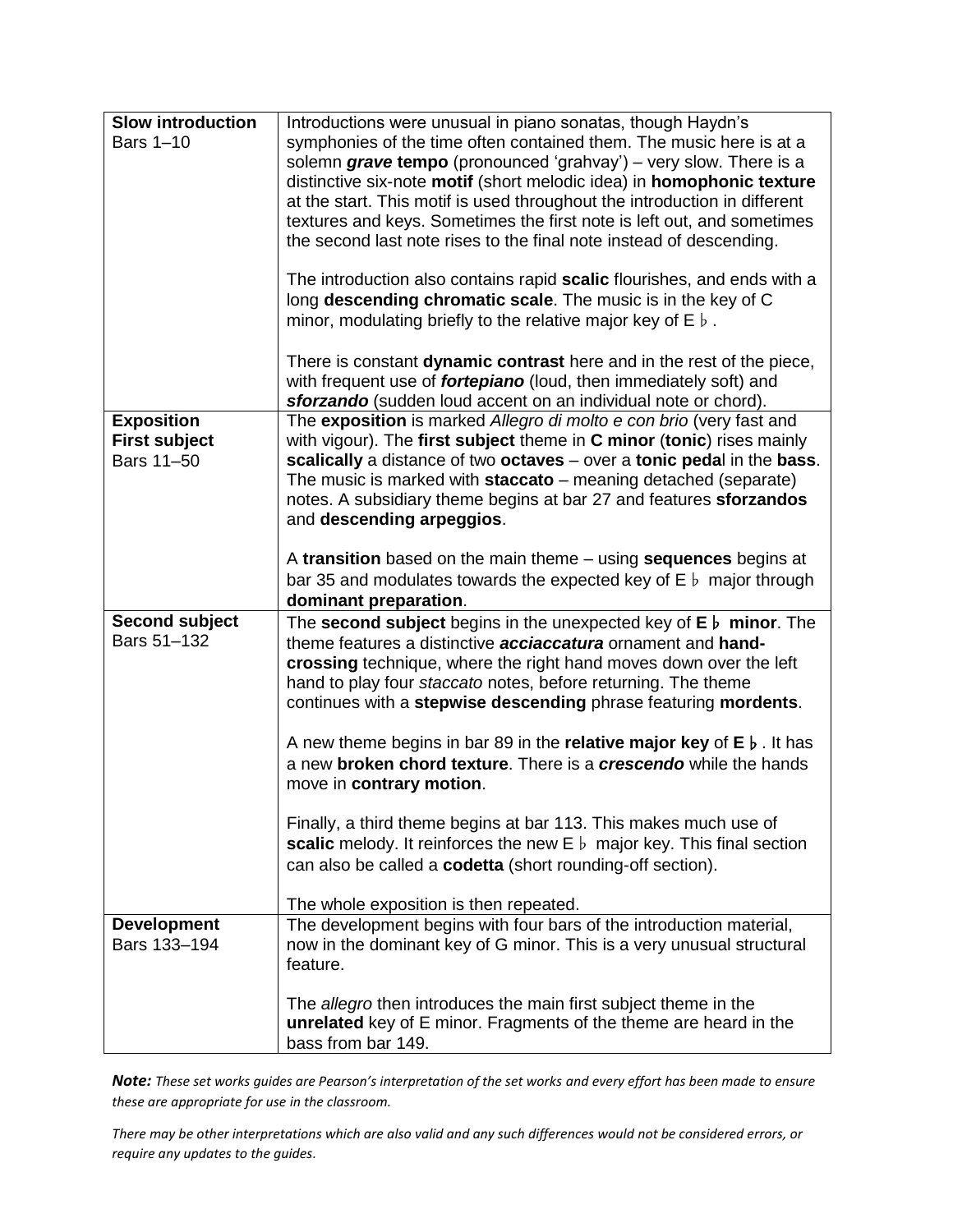|                       | Long dominant preparation begins at bar 167 where the dominant note<br>G is played in rapid alternating octaves in the bass as a pedal.<br>A passage of trills leads to a descending monophonic quaver<br>passage in the right hand. |
|-----------------------|--------------------------------------------------------------------------------------------------------------------------------------------------------------------------------------------------------------------------------------|
| <b>Recapitulation</b> | The recapitulation repeats the music of the exposition but alters the                                                                                                                                                                |
| Bars 195-294          | keys of the second subject material. This time the second subject                                                                                                                                                                    |
|                       | starts in the subdominant $-F$ minor $-(\text{bar } 221)$ before moving to the                                                                                                                                                       |
|                       | expected tonic key. All three main musical ideas of the second subject                                                                                                                                                               |
|                       | are heard and the recapitulation finishes with two fortissimo                                                                                                                                                                        |
|                       | diminished seventh chords.                                                                                                                                                                                                           |
| Coda                  | Four bars of the introduction, with silence on the first beat (a very                                                                                                                                                                |
| Bars 295 to the end   | unusual idea), leads to 12 bars of allegro with the first subject theme.                                                                                                                                                             |
|                       | The music ends with fortissimo perfect cadences (using dominant                                                                                                                                                                      |
|                       | seventh) in the tonic key.                                                                                                                                                                                                           |

# **Tonality**

- The **key** of the piece is **C minor**.
- The music modulates to a number of related keys, including E♭ major (the **relative major** key) and the **subdominant** (F minor).
- It also modulates to **unrelated keys** such as E minor at the beginning of the development section.

# **Harmony**

- The music features many **chromatic chords**, especially **diminished sevenths** (e.g. half way through bar 1).
- There are distinctive **perfect cadences** at the end of the movement.
- There is an **interrupted cadence** in the introduction at bar 9.
- Use of **Circle of fifths** bars 244 249
- $\bullet$  Use of augmented  $6<sup>th</sup>$  chords, e.g. bars 30 and 34.

## **Melody**

- The music of the slow introduction is based on a short (six note) **motif**, first heard at the beginning. This is used as a basis for most of the introduction, sometimes reduced to five notes, and sometimes with the second last note rising instead of falling.
- There are a number of **scalic** passages, such as the **descending chromatic scale** at the end of the introduction. The first subject theme from bar 11 of the *allegro* is built on an **ascending scale** of the tonic key C minor, but with a major third (E). Notice the distinctive **augmented second** from A♭ to B♮ .
- Melodic lines also include **arpeggios** and **broken chords** (e.g. bars 29–30).
- **Ornaments** are an important feature of the second subject in particular. These include **acciaccaturas** at bar 53 etc., **mordents** shortly afterwards, and **trills** just before the recapitulation.

*Note: These set works guides are Pearson's interpretation of the set works and every effort has been made to ensure these are appropriate for use in the classroom.*